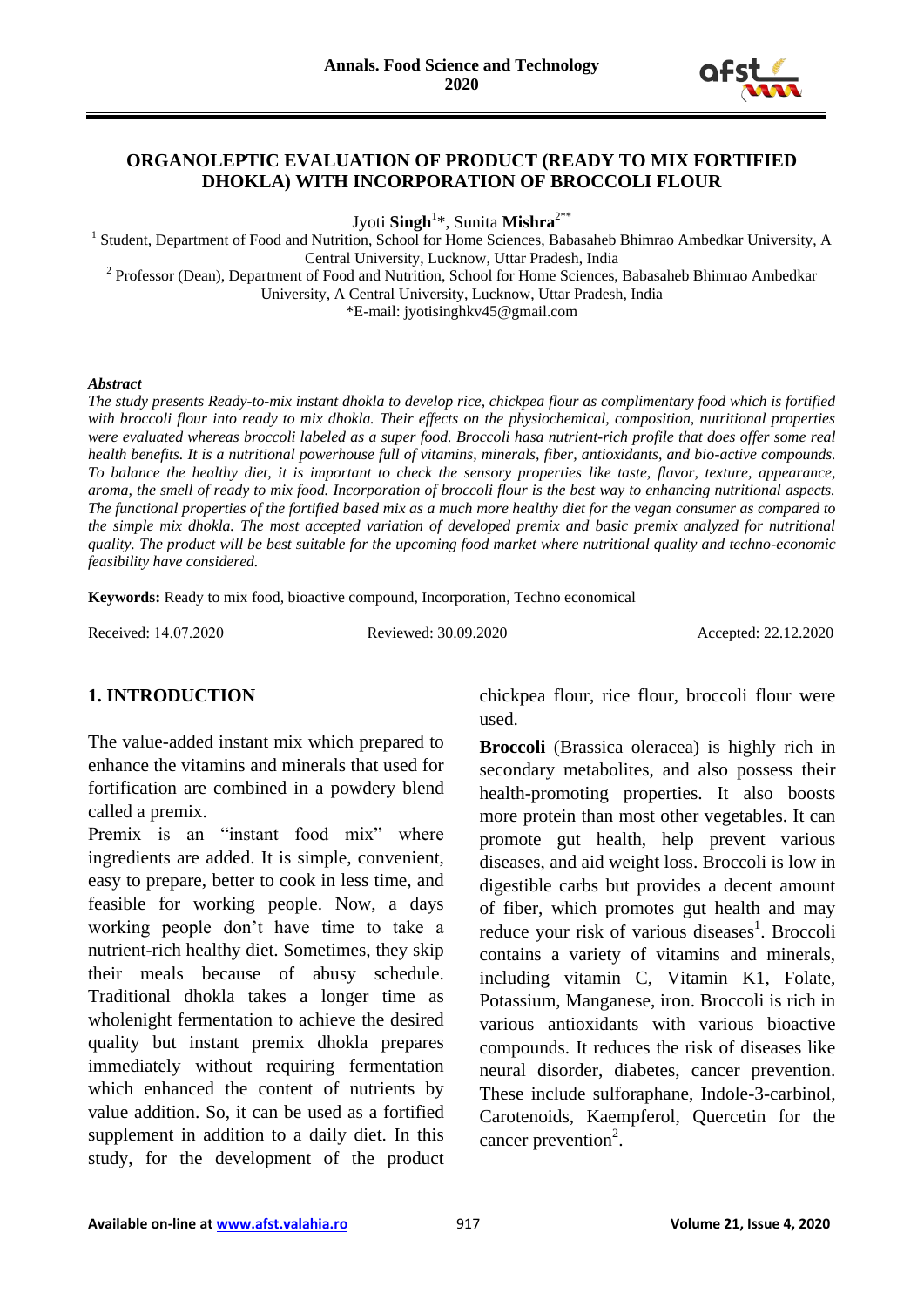

**Rice** (Oryza sativa) is a good source of thiamine (vitamin B1), riboflavin (vitamin B2), and glycemic index are higher in these cereal crops. Rice is one of the foods which is concerned for potential food vehicle for the fortification of micronutrients because of daily consumption. Minerals are rich like iron (Fe), zinc (Zn). Zinc and iron are needed by the human body for the enzymatic process and hemoglobin production. It is also a source of potassium, an important mineral needed by the body for normal metabolisms cell, tissue and organ function, muscle growth, and normal activity of heart<sup>3</sup>. Brown rice helps to nourish the hormonal system that heals wounds and regulate the blood pressure and their rice bran also contain beneficial antioxidants like tocopherols and tocotrienols and oryzanols $4$ . According to the researcher, it has anti-cancer properties and reduces to low cholesterol absorption.

**Chickpea** (Cicer arietinum) It is a source of carbohydrate and protein, and their quality of protein is considered to be better than other pulses. Essential amino acids found in chickpea except for sulfur-containing types. Nutritionally rich in unsaturated fatty acids like linoleic and oleic acid and their minerals present like calcium, magnesium, phosphorus, and especially potassium are in chickpea seeds<sup>5</sup>. Although, it is a good source of many vitamins such as riboflavin, niacin, thiamine, folate, and the vitamin A precursor, betacarotene.

The dietary use of chickpea has several potential health benefits in combination with pulses or cereals and their beneficial effect on diseases like cardiovascular disease, type 2 diabetes disease, digestive disease, and some cancer<sup>6</sup>.

### **Organoleptic Properties or Sensory Evaluation:**

Food manufacturers, food production, and retailers often use sensory evaluation because according to the test, they know about the perception of consumers. Organoleptic evaluation can be used to determining the quality, similarities, differences, improvement, and evaluates a range of products and also explore specific characteristics of the ingredients of the product.

It involves tests like taste/flavor, texture/mouth feel, appearance, aroma, and color. To ensure that sensory testing is considered to be 'fair', conditions must be carefully controlled.

# **Objective**

- To prepare dhokla by incorporation of broccoli flour into the mixture.
- $\div$  To find out the organoleptic evaluation of the fortified products (Dhokla).

# **2. MATERIALS AND METHODS**

The experiment was carried out in the Research Laboratory of Department of Food Science and Nutrition, School for Home Science, BBAU, Lucknow.

The required sample for the experiment is broccoli flour (50 gram), chickpeas flour (100 gram), rice flour (100 gram), curry leaves (10 gram), curd, green chilies (10 gram), turmeric powder(2 tablespoons), black mustard seeds (rai) (2 tablespoons), mustard oil (2 tablespoons), ginger powder (2 tablespoons), Eno i.e. Sodium bicarbonate & citric acid (10 gram), sugar syrup and salt. All ingredients were bought from the supermarket, local market.

Take all the ingredients to prepare batter such as is broccoli flour, chickpeas flour, rice flour, curd were mixed, and add turmeric powder, salt, ginger powder, green chilies. Pour the batter into a steamer for steam. Allowed it to coolthen for tempering, heat the oil, add mustard seed green chilly. Pour the tempering and sugar syrup on dhokla and were store in airtight containers until evaluation. During packing, no preservatives are added it is fully natural and home-cooked and healthy.

## **Product Development**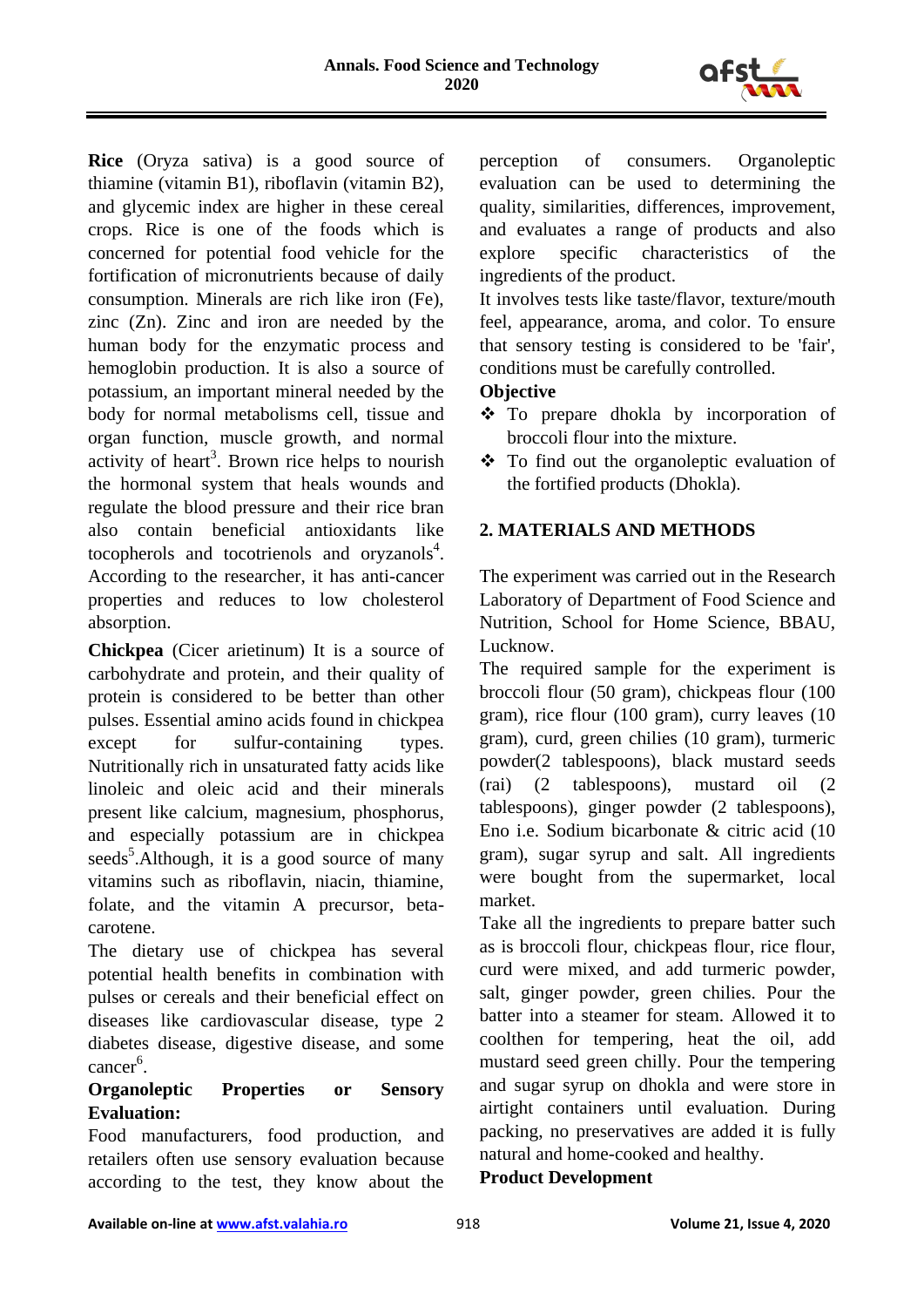



Pour the batter on steamer for steaming.

Then tempering the steamed dhokla and ready for serve.

 $\Box$ 

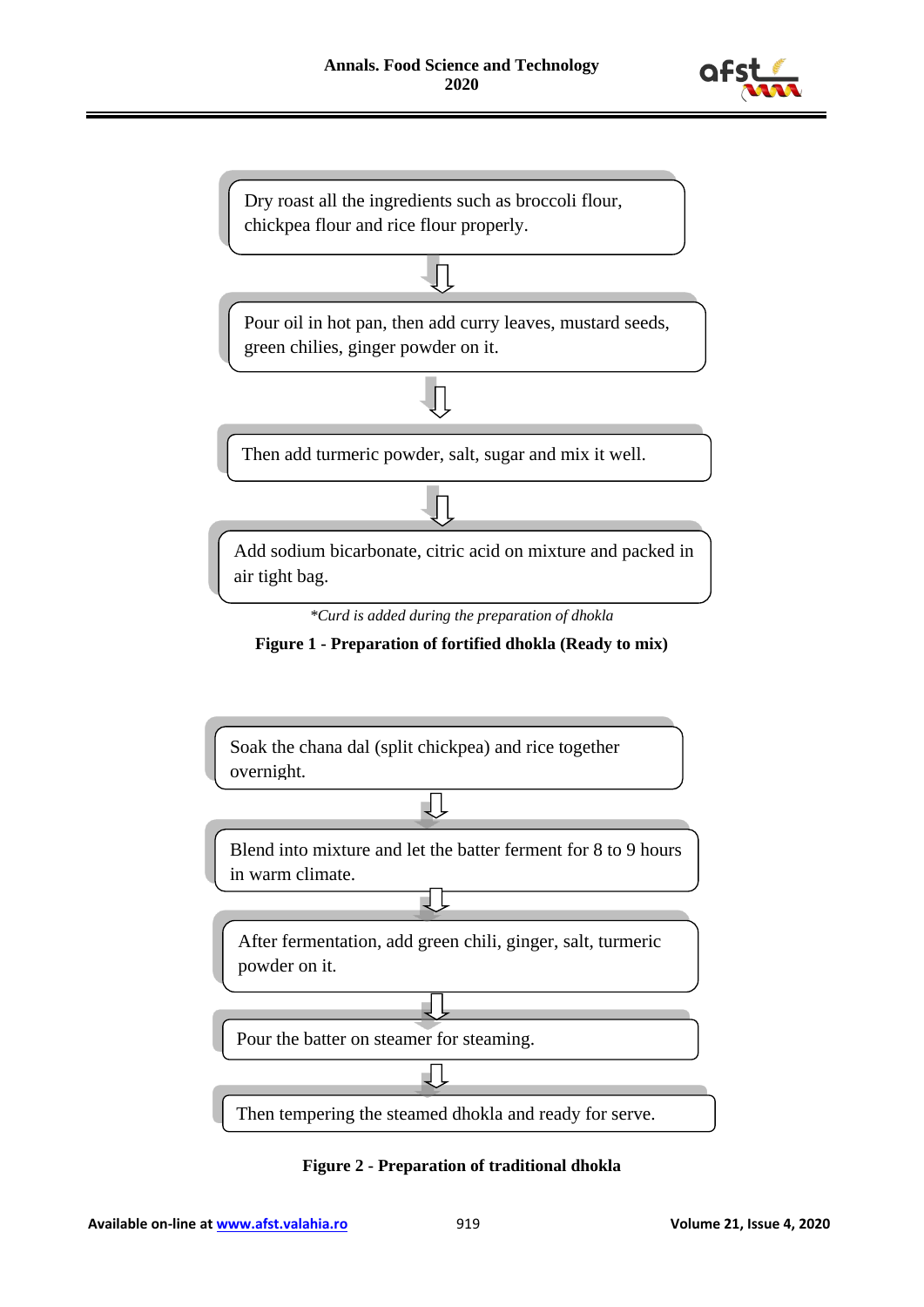

### **3. RESULTS AND DISCUSSION**

**Sensory Evaluation-**The experimental of 2 different dhoklas. One is fortified dhokla and another is simple origin form of traditional dhokla were sensory evaluated by a panel of nine members on a 9 point hedonic scale and marking is done based on 6 parameters:

- Taste / Flavor
- Texture
- ❖ Appearance
- Colour
- Aroma
- Overall Acceptances

Two different ways of evaluating the sample were present to determine the simple homemade dhokla T1&the new development of simply fortified dhokla with broccoli flour is T2, there comparison and sensory evaluation from the public about their like and view. Individual marking from each of the panel members for different parameters are:

|                |      | <b>Taste</b> | <b>Texture</b> |      | <b>Appearance</b> |      |
|----------------|------|--------------|----------------|------|-------------------|------|
| <b>Members</b> | (T1) | (T2)         | (T3)           | (T4) | (T5)              | (T6) |
| M1             | 8    | 9            | 7              | 9    | 8                 | 9    |
| M <sub>2</sub> | 8    | 8            | 7              | 8    | 8                 | 9    |
| M <sub>3</sub> | 8    | 9            | 8              | 9    | 7                 | 9    |
| $\mathbf{M}4$  | 8    | 9            | 8              | 9    | 9                 | 9    |
| M <sub>5</sub> | 7    | 9            | 8              | 9    | 9                 | 9    |
| M6             | 9    | 8            | 8              | 8    | 9                 | 8    |
| $\mathbf{M}$   | 8    | 9            | 7              | 9    | 8                 | 9    |
| $\mathbf{M}$ 8 | 8    | 9            | 8              | 9    | 8                 | 9    |
| M <sub>9</sub> | 9    | 9            | 7              | 8    | 8                 | 8    |
| <b>Total</b>   | 73   | 79           | 68             | 78   | 74                | 79   |





**Figure 1 - Graphical representation of sensory evaluation**

Above both the graphs show that T2, T4, T6 is the most accepted sample then T1, T3, T5 in the terms of 3 parameters such as taste, texture, appearance among the sensory panelist members. These results show that fortified dhokla is more like a cause of antioxidative property and nutritional value by all as compared to plain dhokla.

|  | Table 2: Individual marking by panel members |  |  |  |  |
|--|----------------------------------------------|--|--|--|--|
|--|----------------------------------------------|--|--|--|--|

|                |      | Aroma | Color          |       | <b>Overall</b><br>Acceptance |       |
|----------------|------|-------|----------------|-------|------------------------------|-------|
| <b>Members</b> | (T7) | (T8)  | (T9)           | (T10) | (T11)                        | (T12) |
| M1             | 8    | 9     | 7              | 8     | 8                            | 9     |
| M <sub>2</sub> | 7    | 8     | 7              | 9     | 8                            | 9     |
| M <sub>3</sub> | 9    | 9     | 8              | 8     | 9                            | 9     |
| $\mathbf{M}4$  | 8    | 9     | 8              | 9     | 7                            | 9     |
| M <sub>5</sub> | 7    | 8     | 7              | 8     | 8                            | 8     |
| M6             | 8    | 9     | 9              | 9     | 6                            | 9     |
| $\mathbf{M}$ 7 | 8    | 9     | 7              | 9     | 9                            | 8     |
| $\mathbf{M8}$  | 9    | 9     | $\overline{7}$ | 9     | 9                            | 9     |
| M <sub>9</sub> | 9    | 9     | 8              | 9     | 9                            | 9     |
| <b>Total</b>   | 73   | 79    | 68             | 78    | 73                           | 79    |

*\*whereas T7, T9, T11 are traditional dhokla & T8, T10, T12 is fortified dhokla.*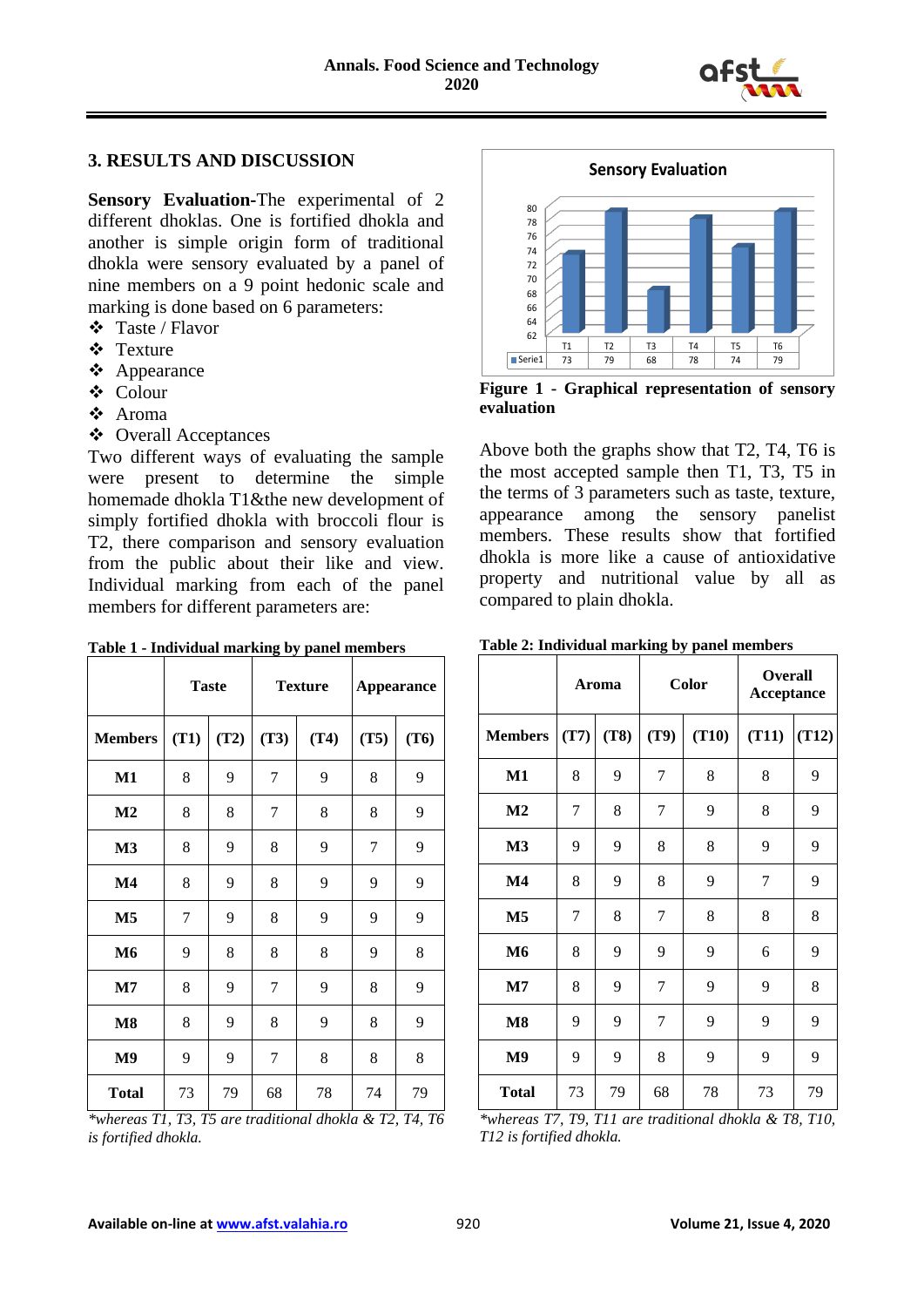



**Figure 2 - Graphical representation of sensory evaluation**

Above both the graphs show that T8, T10, T12 is the most accepted sample then T7, T9, T11 in the terms of 3 parameters such as color, aroma, overall acceptance among the sensory panelist members. These results show that fortified dhokla is more like the cause of therapeutic potential by all.

| Table 3: Overall calculation |
|------------------------------|
|------------------------------|

| <b>PARAMETER</b><br><b>NUMBERS</b>  | <b>TRADITIONAL</b><br><b>DHOKLA</b> (T1) | <b>FORTIFIED</b><br>DHOKLA(T2) |  |
|-------------------------------------|------------------------------------------|--------------------------------|--|
| 1                                   | 73                                       | 79                             |  |
| $\mathbf{2}$                        | 68                                       | 79                             |  |
| 3                                   | 74                                       | 79                             |  |
| 4                                   | 73                                       | 79                             |  |
| 5                                   | 68                                       | 78                             |  |
| 6                                   | 73                                       | 79                             |  |
| <b>TOTAL</b>                        | 429                                      | 472                            |  |
| <b>AVERAGE</b>                      | 71.5                                     | 78.6                           |  |
| <b>STANDARD</b><br><b>DEVIATION</b> | 2.73                                     | 0.52                           |  |

By far the most common measure of variation for numerical data and the best measure of variation in statistics is the standard deviation. Standard deviation is nearly always considered the mean (or average).

The formula for the sample standard deviation of a data set (*s*) is

$$
s = \sqrt{\frac{\sum (x_i - \overline{x})^2}{n - 1}}
$$

Where  $x_i$  is each value is the data set, *x*-bar is the mean, and  $n$  is the number of values in the data set. Standard deviation is used for varying the different ranges among the differentiation point of any examples. In this, it was used in different parameters of the sensory test of the products.



**Figure 3: Graphical representation of Series 1is Total average and Series 2 is Standard Deviation.**

Above the graph show theaverage value and Standard deviation both. First cylindered shows the value of Plain dhokla (1) and second cylindered shows the value of fortified dhokla (2). In which variation among series 2 data is more as compared to series 1. The product fortified dhokla is more acceptable by maximum members. According to the result, six parameters of fortified dhokladon't have maximum variation; they have very lightly minimum variation.

### **4. CONCLUSION**

The sensory evaluation of the "Ready to mix fortified dhokla" and plain dhokla mix products was done by using 9 - point hedonic scale by a panel of 9 members. The scoring for both the dhoklas were various parameters used. As compared to plain dhokla people where like to eat fortified dhokla because they like the taste and also their nutraceutical property too. The variation is not more different among plain dhokla and fortified dhoklabut preferring innovative fortified dhokla. The secondary packaging is done both samples i.e. "Ready to mix fortified dhokla and plain "dhokla mix" to ensure safety, quality, and shelf-life of the product. Most consumers avoid eating raw broccoli but the use of broccoli flour enhances